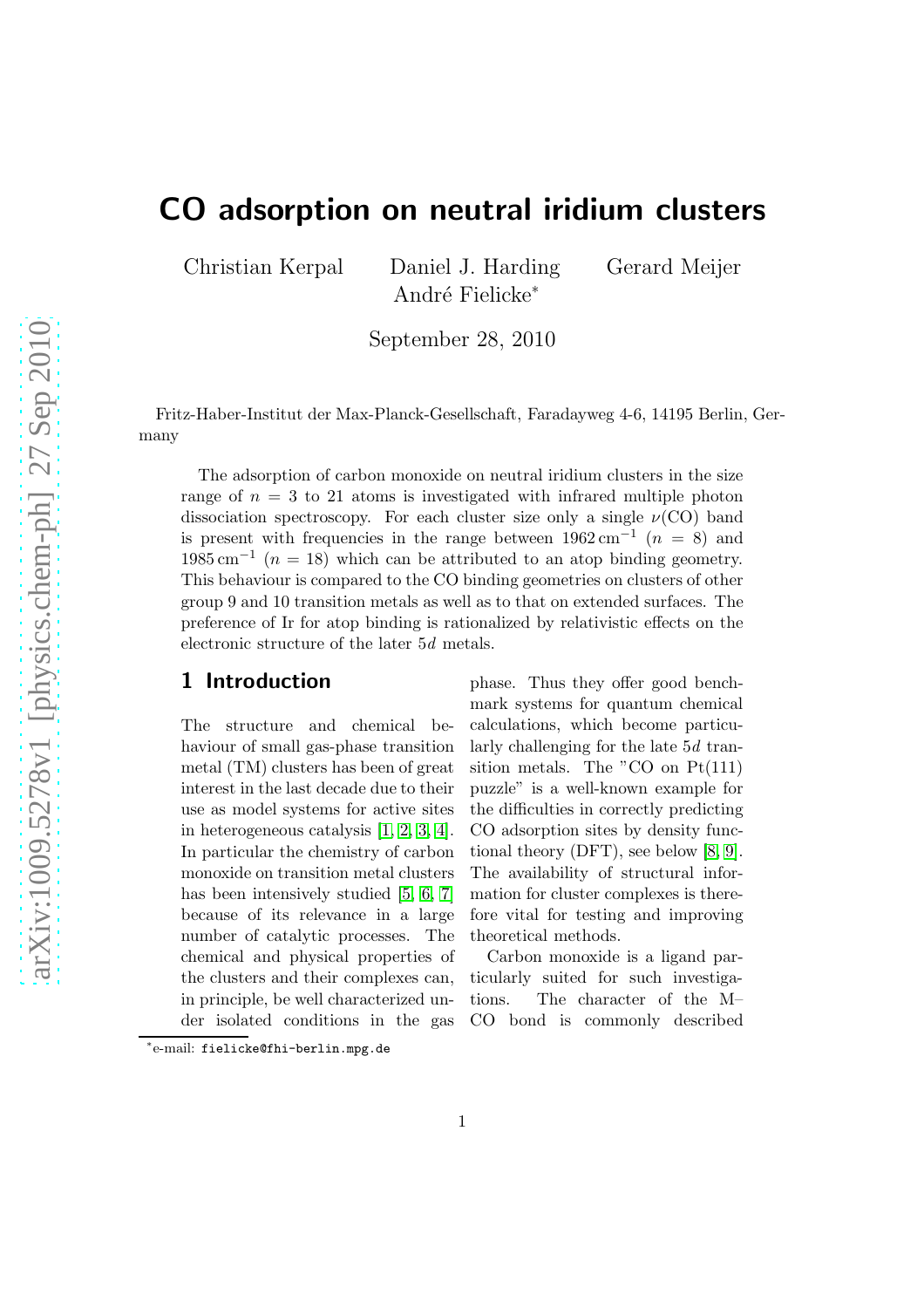within the Blyholder model [\[10\]](#page-7-9) of  $\sigma$ donation and  $\pi$ -backdonation. The strength of the internal C–O bond and consequently the C–O stretching frequency is very sensitive to the degree of donation/backdonation and hence to the binding geometry and the electronic structure of the cluster. Infrared multiple photon dissociation (IR-MPD) spectroscopy allows the measurement of cluster size and composition specific IR-spectra of CO-complexes of transition metal clusters in the gas phase to determine, e.g., the CO binding geometries. Thereby it has been found that, in general, at low coverage CO binds to clusters of the  $3d$  transition metals only in atop-configuration while for 4d and 5d transition metals bridging and face-capping CO ligands can also be present [\[7\]](#page-7-6). For instance, in a comparative study of the group 10 transition metals (Ni, Pd, Pt) it was found that Ni clusters bind CO only in atop positions while Pd clusters show a great variety of binding sites [\[11\]](#page-7-10). Pt clusters again show only atop binding, which was rationalised by the increasing role relativistic effects play in determining the electronic structure for heavier elements, leading to a direct influence of these effects on the chemical properties. This direct influence has been observed previously for Pt(100) surfaces by Pacchioni et al. [\[12\]](#page-7-11) using density functional theory calculations. Their results show a drastic increase in the adsorption energies for both atop and bridge bound CO when relativistic effects were taken into account. However, since the effect was stronger for the atop bound CO the energy

ordering of the binding geometries changed, with atop binding now being favoured over bridge binding. A number of other DFT studies of the CO adsorption on Pt surfaces using Local Density Approximation (LDA) and General Gradient Approximation (GGA) failed to predict the correct absorption site on the  $Pt(111)$  surface, namely atop, in contrast to the calculated hollow site preference (see [\[8\]](#page-7-7) and references therein). It has been shown that a better treatment of both relativistic effects and of the electronic structure, especially the exchange correlation, are important and can help to solve the puzzle [\[9,](#page-7-8) [13,](#page-7-12) [14,](#page-7-13) [15\]](#page-7-14). However, even with current DFT methods such calculations remain a challenging subject with the need for further benchmark data, preferably on elements which are strongly influenced by relativistic effects.

One of these elements is iridium, as it is adjacent to platinum in the 5d metals. Here we present our recent findings on the binding geometry of CO adsorbed on neutral Ir clusters in the size rage of 3 to 21 atoms, thus complementing our previous studies on the group 9 transition metals Co and Rh [\[16\]](#page-7-15).

## 2 Experimental **Techniques**

IR-MPD spectra are obtained by irradiating a molecular beam containing  $Ir_nCO$  complexes with intense IR radiation and measuring the changes induced in the mass distribution. At a vibrational resonance, a cluster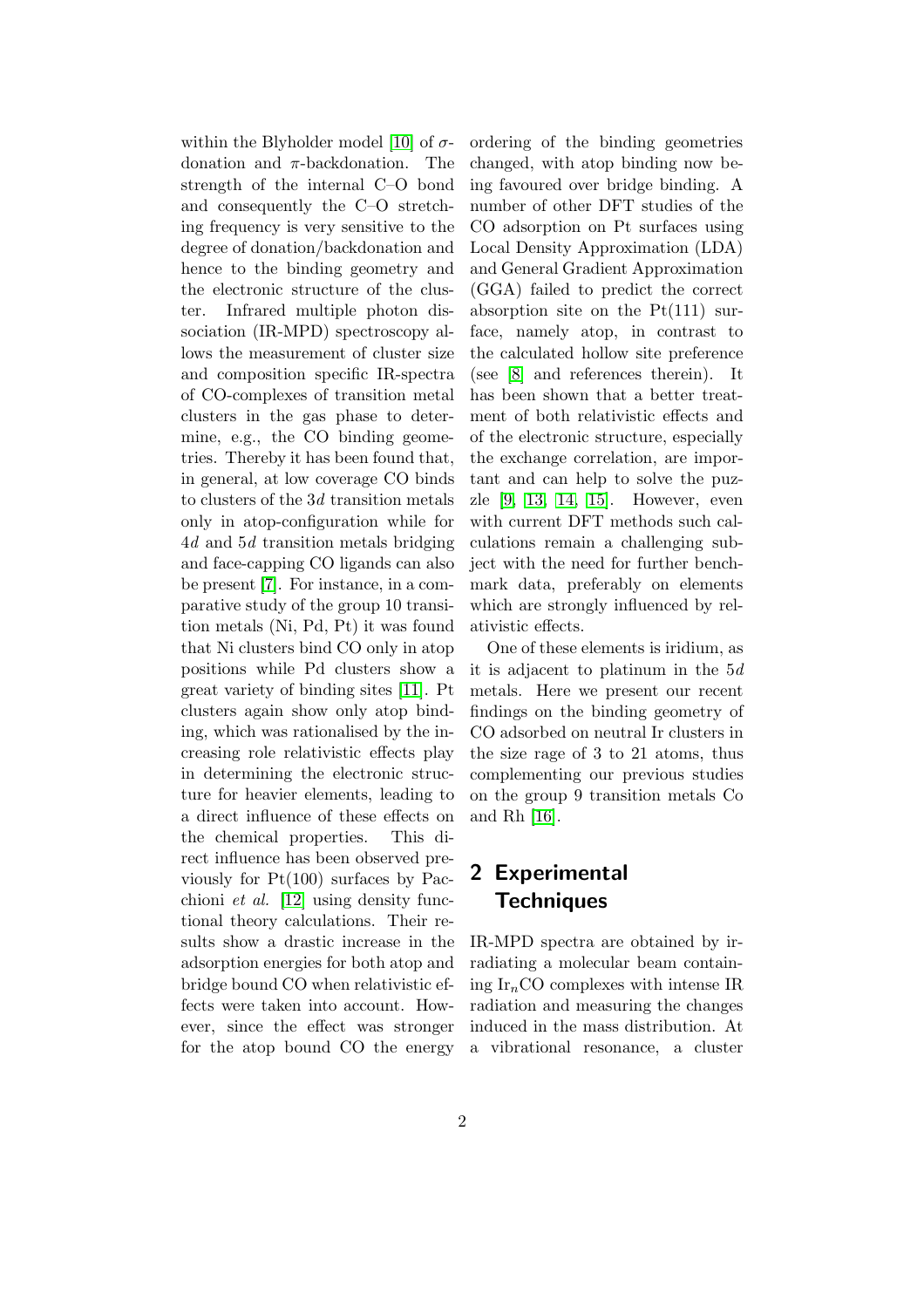complex can absorb (multiple) IR photons and, if the absorbed energy is sufficient, dissociation can be induced. IR spectra are constructed by analyzing the intensity changes as a function of the IR wavelength.

All experiments reported here are performed at the Free Electron Laser for Infrared eXperiments (FELIX) facility [\[17\]](#page-7-16) in the Netherlands, and the details of the experiments have been reported elsewhere [\[18,](#page-7-17) [19\]](#page-7-18). Briefly described, iridium clusters are generated by laser ablation of a rotating Ir rod. A continuous stream of He serves as carrier gas, while a mixture of  $1\%$  CO in He is introduced 60 mm downstream the ablation in a flow reactor [\[20\]](#page-8-0). The level of CO is adjusted such, that the clusters adsorb at most a single CO molecule. The cluster beam expands into vacuum where it is irradiated by the counterpropagating FELIX beam. The charged particles are deflected from the molecular beam while the neutral clusters continue to propagate until they are ionized by 7.9 eV photons from an  $F_2$  excimer laser in the acceleration region of a reflectron time-of-flight mass spectrometer. The molecular beam experiment runs at 10 Hz with a repetition rate of FELIX of 5 Hz so that mass spectra with and without

The assignment of the  $\nu(CO)$ bands to an atop binding geometry is made by comparison with previous measurements of CO molecules bound to TM surfaces [\[21,](#page-8-1) [22\]](#page-8-2) and clusters [\[16,](#page-7-15) [19\]](#page-7-18). For the neutral FELIX radiation are recorded alternately, accounting for changes in cluster intensity. The IR region covered is 1580 cm−<sup>1</sup> to 2040 cm−<sup>1</sup> corresponding to the typical frequencies of the C–O stretches for the different binding geometries.

#### 3 Results and Discussion

The depletion spectra of the  $Ir_nCO$ complexes for  $n = 6$  to 13 are shown in figure [1.](#page-3-0) Similar spectra have been measured for the range from  $n = 3$  to 21 and the dependence of the frequencies on the cluster size is shown in figure [2.](#page-5-0) The peak positions of the  $\nu(CO)$  bands are determined by a least-squares fit to a Gaussian line shape function. In the 1580–2040 cm−<sup>1</sup> range only a single band is present, which can be attributed to the internal  $\nu(CO)$  stretch of an atop,  $\mu^1$ , bound CO molecule as discussed below. The band position varies smoothly with cluster size, with the exception of  $n = 8$ . The reason for the shift in the frequency of more than  $10 \text{ cm}^{-1}$  compared to the values for  $n = 7$  and  $n = 9$  is unclear, but may be related to a change in geometry, as binding to lower coordinated metal atoms is expected to lead to a red-shift of the  $\nu(CO)$  stretching frequency (vide infra).

Ir clusters being discussed here, the frequencies of  $\nu(CO)$  are at minimum  $1962 \text{ cm}^{-1}$  and at maximum 1985 cm−<sup>1</sup> . This corresponds to a red-shift of about  $40-60 \text{ cm}^{-1}$  compared to the values reported for atop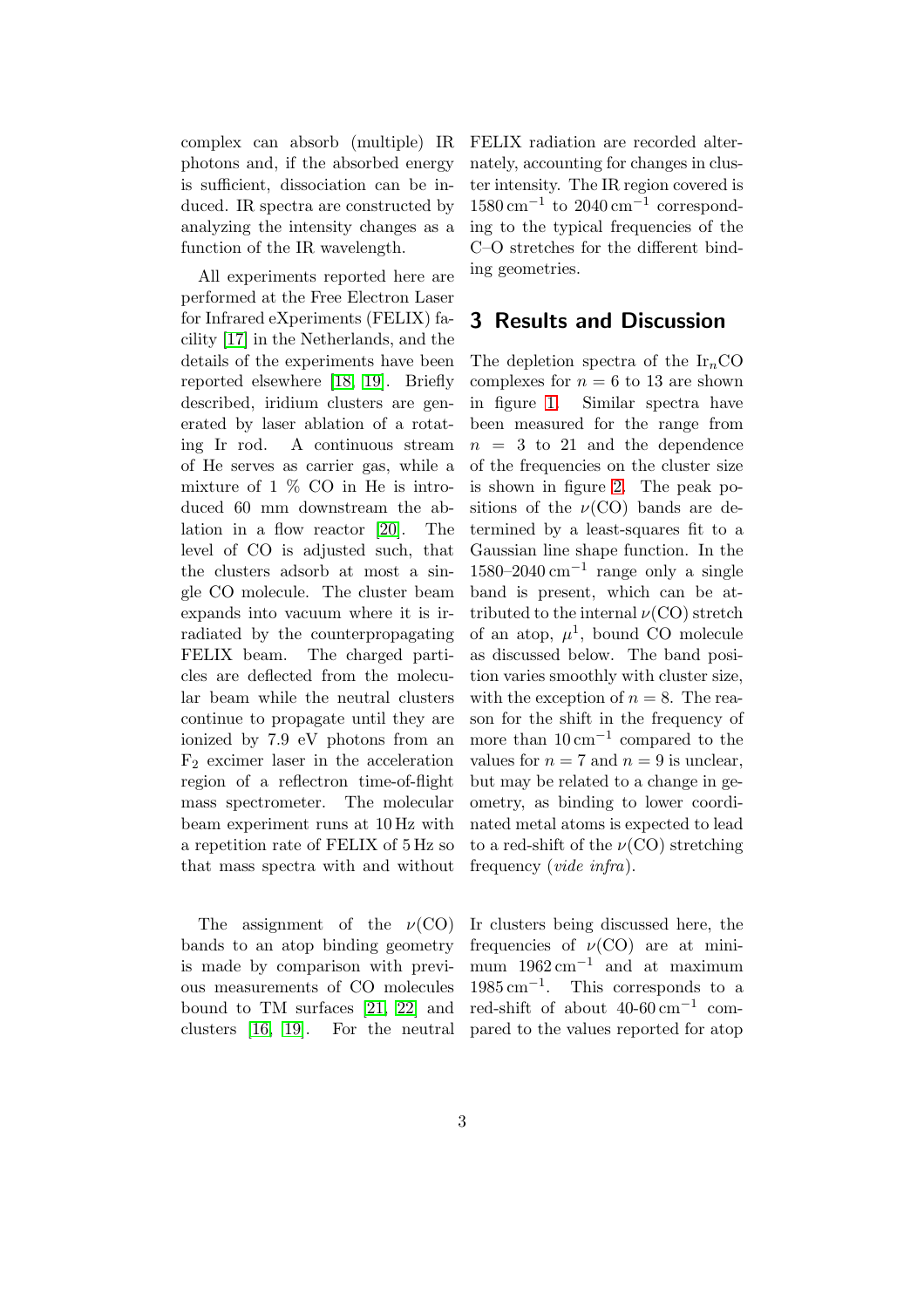

<span id="page-3-0"></span>Figure 1: IR-MPD spectra of CO adsorbed on neutral Ir clusters of different size n. The dots are the actual data points, the line is a binomially weighted five point average.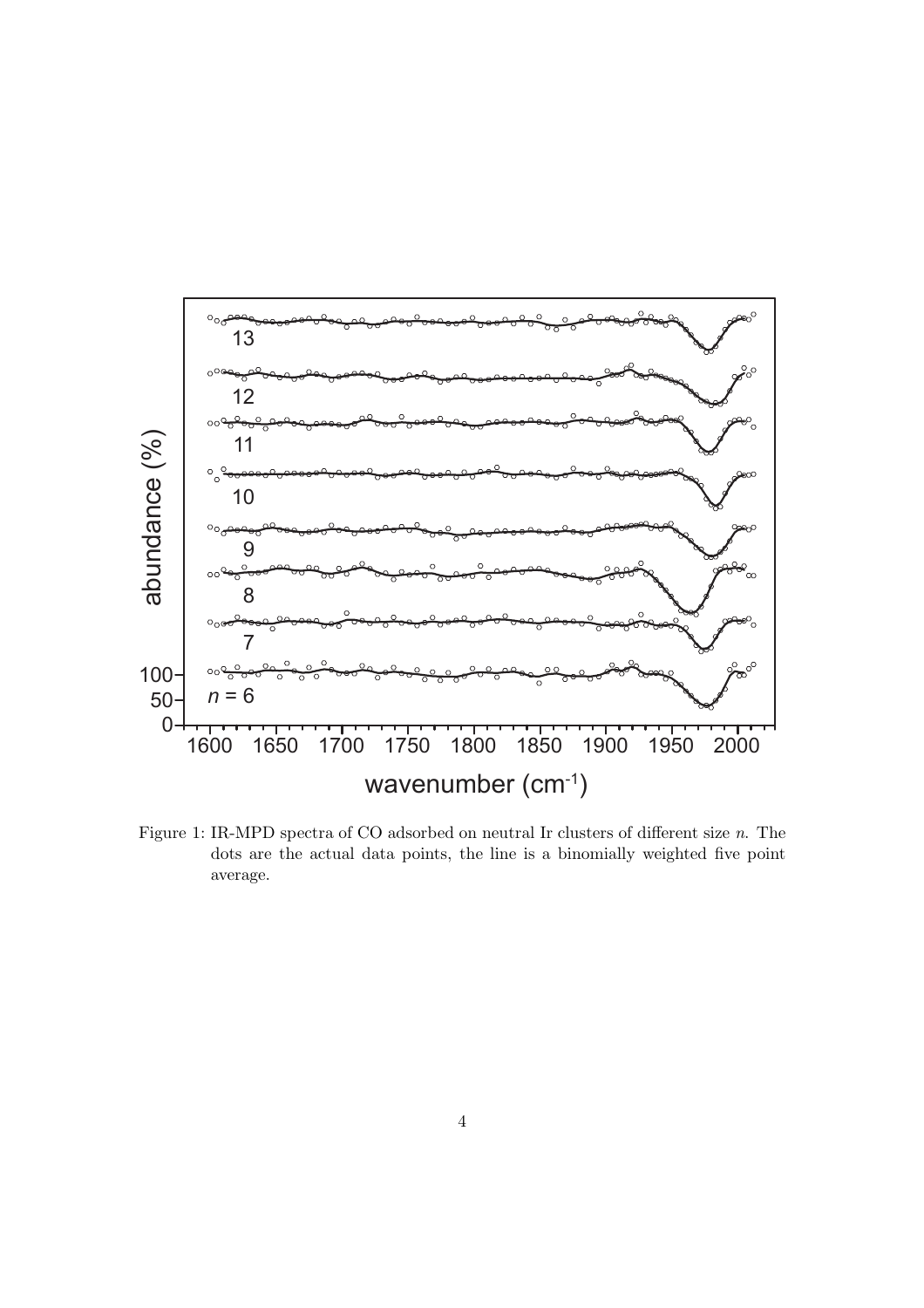bound CO on  $Ir(100)$  and  $Ir(111)$ surfaces for low coverage,  $2026 \text{ cm}^{-1}$ and  $2030 \text{ cm}^{-1}$ , respectively [\[21,](#page-8-1) [22\]](#page-8-2). Such a shift is consistent with results for other transition metal clusters [\[11,](#page-7-10) [16,](#page-7-15) [19\]](#page-7-18). For example, the red-shift for atop bound CO on Pt clusters compared to different Pt surfaces is about  $50$ -80 cm<sup>-1</sup> [\[11\]](#page-7-10), representing the general finding of a red-shift of the CO stretching frequencies for all neutral (and anionic) transition metal clusters compared to the extended surface values. The stronger C–O bond activation on the cluster can be explained by the lower coordination of the metal atoms, similar to the effect that has been shown both experimentally [\[23\]](#page-8-3) and theoretically [\[24,](#page-8-4) [25\]](#page-8-5) for CO adsorption on different Pt surfaces, where lower coordination numbers for the Pt atom binding the CO molecule lead to larger red shifts of the C–O stretching frequency. A possible explanation is related to the  $\pi$ backdonation occurring from the interaction of the filled metal d-orbitals with the CO  $\pi^*$ This effect is expected to be stronger for the lower coordinated clusters atoms. However, Curulla et al. calculate a similar contribution for both the  $\sigma$ donation and π-backdonation regardless of the coordination number, suggesting a different reason, e.g. differences in substrate polarization or differences in Pauli repulsion [\[25\]](#page-8-5).

CO binds to extended Ir surfaces only in atop positions, even at higher coverages [\[22,](#page-8-2) [26,](#page-8-6) [27\]](#page-8-7). However, Gajdoš *et al.* calculated frequencies for higher coordinated CO binding sites to be in a range from ca. 1730 to 1825 cm−<sup>1</sup> [\[28\]](#page-8-8), while also calculating

 $\nu(\text{CO})$  to be 2041 cm<sup>-1</sup> for the atop binding geometry. There is a difference of between 240 and 150 cm−<sup>1</sup> for the  $\nu(CO)$  stretching frequency for these higher coordinated sites, compared to our values. In contrast, the difference for the atop binding geometry is only about  $65 \text{ cm}^{-1}$ , supporting our assignment, even without taking into account the red-shift of the  $\nu(CO)$  bands for TM clusters compared to extended surfaces.

Higher coordinated CO ligands are present, however, in the saturated cluster carbonyl  $Ir_6(CO)_{16}$  that exists in two isomers, a black one with four  $\mu^2$ –CO ligands and a red one with four  $\mu^3$ –CO ligands. The  $\nu$ (CO) frequencies for their vibrations are *ca*.  $1840$  and  $1760 \text{ cm}^{-1}$ , respectively, significantly lower than our observations [\[29\]](#page-8-9).

Zhou et al. measured CO stretching frequencies for IrCO in neon matrices [\[30\]](#page-8-10). Their value of  $2024.5 \text{ cm}^{-1}$  is about  $50 \text{ cm}^{-1}$  higher in energy compared to our mean value of  $1976 \text{ cm}^{-1}$ . The same trend is true when comparing their results for CoCO and RhCO with our earlier measurements on  $Co<sub>n</sub>CO$  and  $Rh_nCO$ . The CO stretching frequencies in the neon matrices for Co and Rh are about 44 and  $62 \text{ cm}^{-1}$ higher in energy, respectively [\[16,](#page-7-15) [30\]](#page-8-10). It is possible that these differences can be attributed to matrix effects since even the choice of the matrix element can change the frequency significantly (e.g. for RhCO from  $2022.5 \text{ cm}^{-1}$  in neon to  $2007.6 \text{ cm}^{-1}$ in argon).

The assignment to atop bound CO is also consistent with DFT calcula-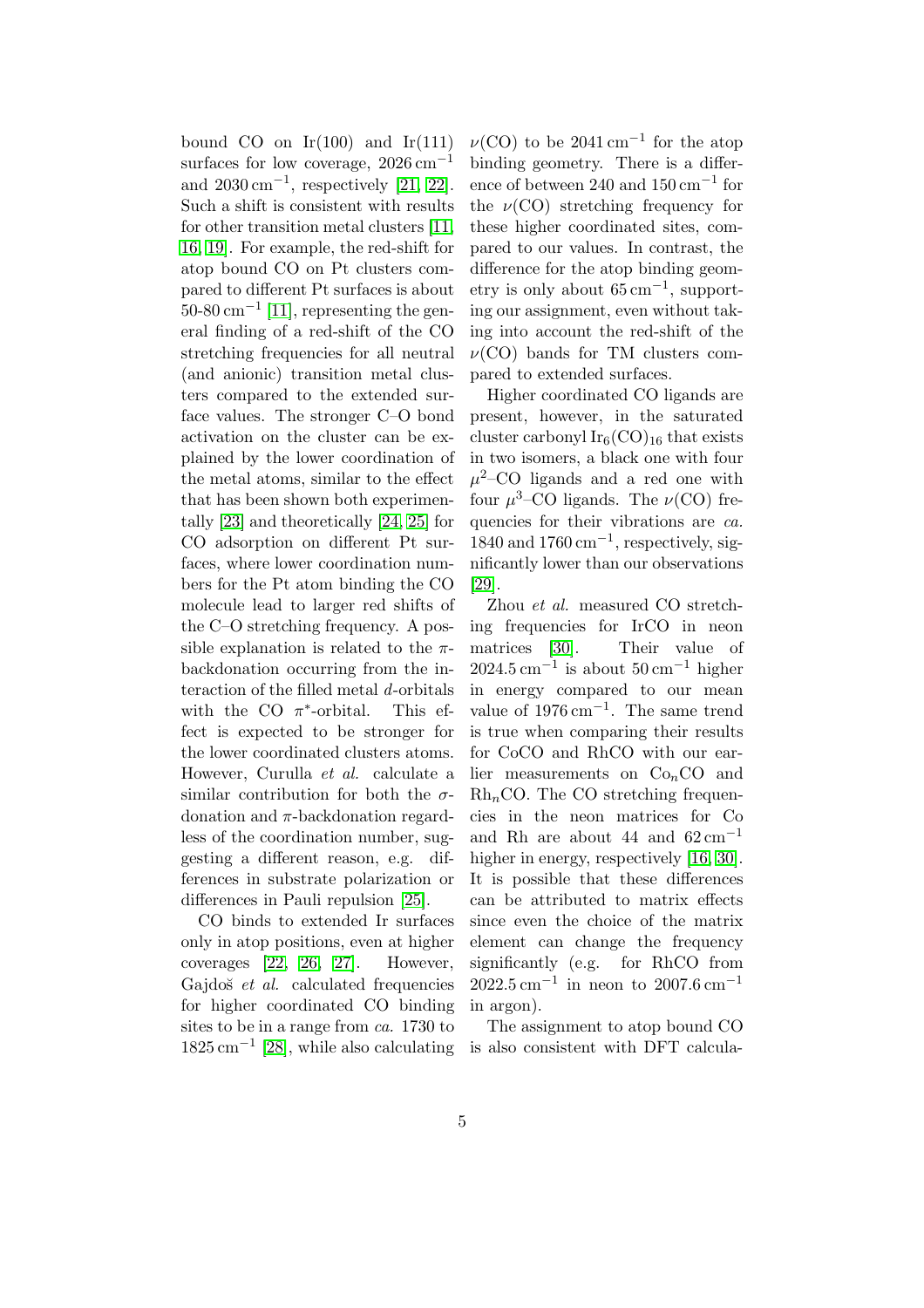

<span id="page-5-0"></span>Figure 2: Peak position of the  $\nu(CO)$  band for different cluster sizes n. The error stems from two parts: an uncertainty in the wavelength calibration of about 0.2 % that equally applies to all values (thus not changing relative peak positions) and the standard deviation of the least square fit to a Gaussian line shape function used to determine the peak positions  $(\leq 2.5 \,\text{cm}^{-1})$ .

tions (UB3LYP) on  $Ir_{13}$  clusters with CO adsorbed by Okumura et al. [\[31\]](#page-8-11). They include scalar relativistic effects to calculate the interaction of  $Ir_{13}$  with CO and other small ligands, assuming a cuboctahedral geometry for the cluster. As they calculate a C–O stretching frequency of

 $2190 \,\mathrm{cm}^{-1}$  for gas phase C–O, while the real value is  $2143 \text{ cm}^{-1}$ , their results need to be scaled for a comparison. This leads to a vibrational frequency of 1978 cm<sup>-1</sup> for atop bound  $CO \text{ (unscaled } 2021 \text{ cm}^{-1})$  which is in good agreement with our experimental value of  $1976 \text{ cm}^{-1}$ .

As mentioned above, to our knowledge, CO is bound to Ir surfaces only in atop positions [\[22,](#page-8-2) [26,](#page-8-6) [27\]](#page-8-7).

In contrast to the case of Pt, previous DFT calculations have consistently predicted the experimentally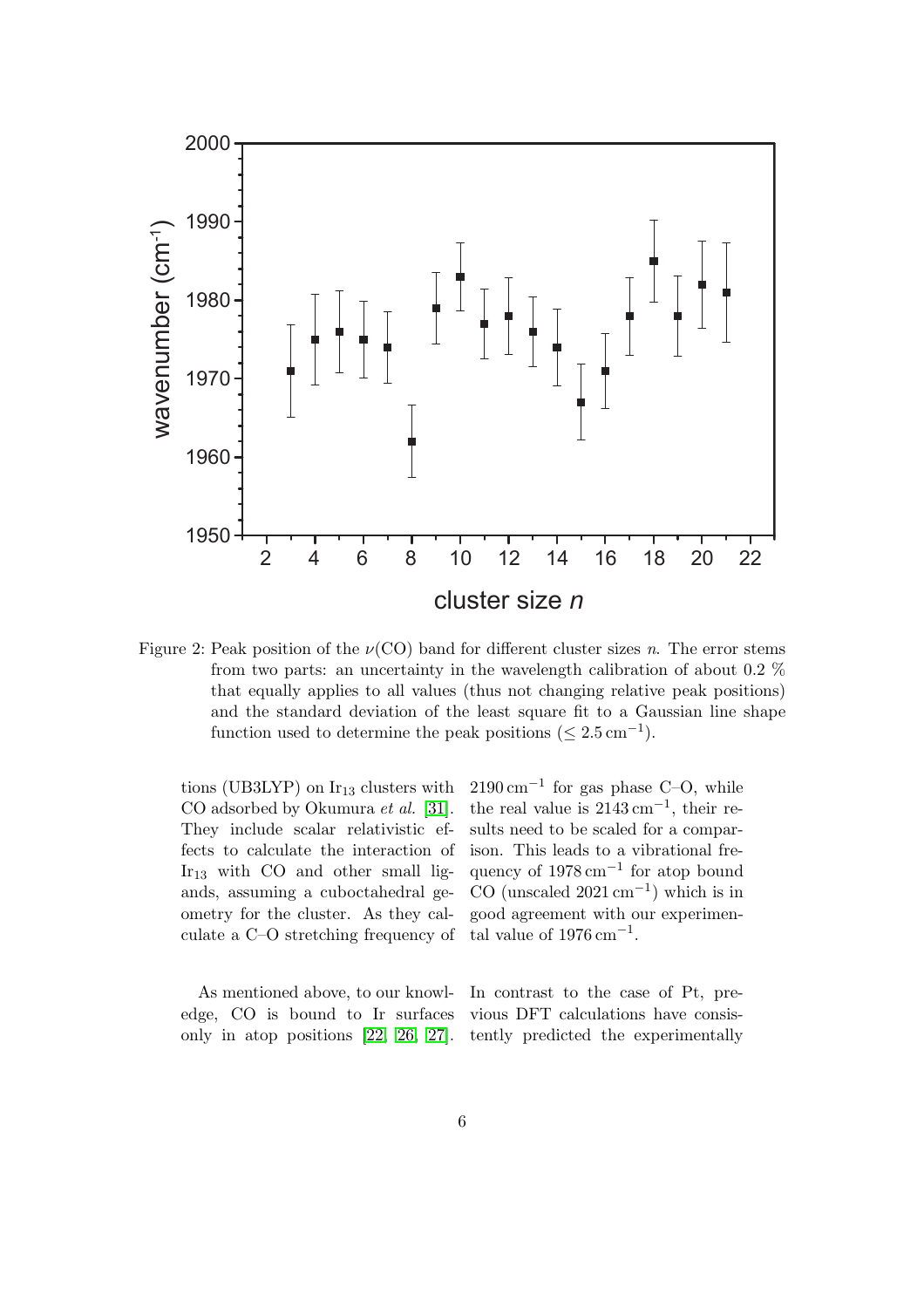observed binding site (see [\[32\]](#page-8-12) and references therein). However, there exists no direct comparison of calculations with and without inclusion of relativistic effects as is the case for Pt. As the group 9 metal clusters show a very similar behaviour compared to the group 10 metal clusters, namely atop binding for the 3d metals, various binding sites for 4d metals and again atop binding for the 5d metals, a common reason for the change in CO adsorption geometry seems plausible. That is, that relativistic effects lead to a contraction and decrease in energy for the s- and p-orbitals while  $d$ - and  $f$ -orbitals increase in energy due to a radial expansion, with the effect being biggest for the 5d metals, moderate for the 4d metals and almost negligible for the 3d metals. This results in an ordering of the M–CO bond length for the group 10 metals that is Ni  $P<$  Pt  $P<$  Pd whereas without relativistic influences the Pt–CO bond length would be the largest. As this decrease in bond length is large for atop binding but almost nonexistent for bridge binding, the former is strongly stabilized, leading to an unusual preference for this binding site for the late 5d metals [\[12\]](#page-7-11). It is interesting to compare this to the case of tungsten and rhenium. Both are 5d metals but, in contrast to Pt and Ir, their clusters bind CO in both atop positions and higher coordination sites [\[19\]](#page-7-18). This behaviour was rationalized by a smaller relative stabilization of the atop site compared to the late 5d TMs due to the spatially more extended 5d orbitals.

#### 4 Conclusion

The adsorption of CO on neutral Ir clusters in the size range of 3 to 21 atoms has been investigated with IR-MPD spectroscopy. The vibrational spectra reveal that the only CO-binding geometry present is atop binding with  $\nu(CO)$  frequencies between  $1962 \text{ cm}^{-1}$  and  $1985 \text{ cm}^{-1}$ . These results complement earlier studies on the other group 9 and 10 TM clusters showing a similar behaviour for both groups with respect to the observed CO-binding geometries. The 3d metals bind CO only in atop position, the 4d metals have various (size dependent) binding sites and the 5d metals again show only atop binding. The behaviour of the 5d metals can be explained by the increased influence of relativistic effects on their electronic structure. Interestingly, the earlier 5d TMs tungsten and rhenium do not show the preference of platinum and iridium because of their spatially more extended 5d orbitals and the consequently smaller stabilisation of the atop binding. With our measurements we provide further benchmark data on a system that is strongly affected by relativistic effects, thus aiding in testing and developing appropriate theoretical models for the challenging calculations on TM clusters.

We gratefully acknowledge the support of the Stichting voor Fundamenteel Onderzoek der Materie (FOM) in providing beam time on FELIX. We thank the FELIX staff for their skillful assistance, in particular Dr. A.F.G. van der Meer and Dr. B. Redlich. This work is supported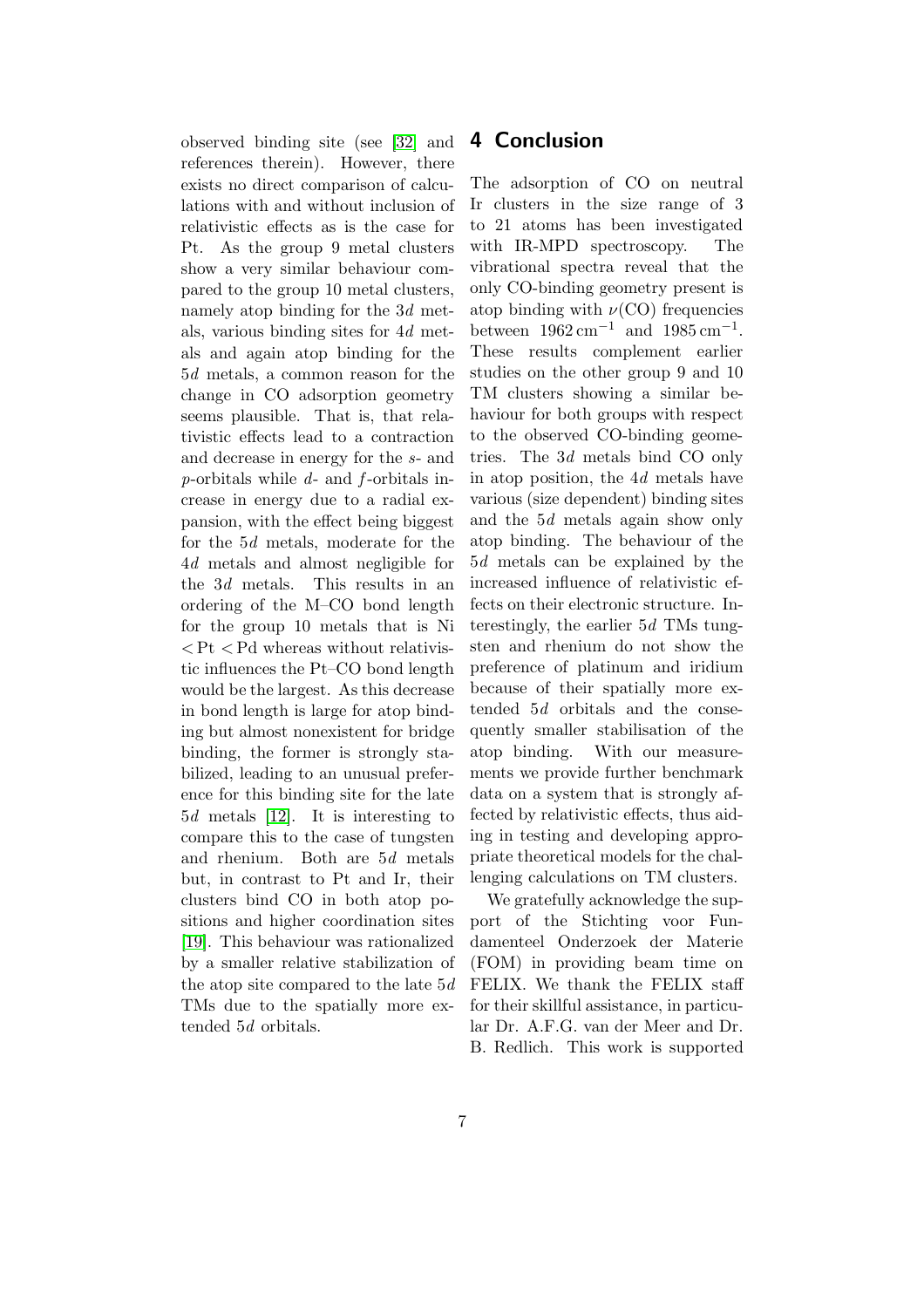by the Deutsche Forschungsgemeinschaft through research grant AF 893/3-1 and the Cluster of Excellence UNICAT hosted by the Technical

University Berlin. D.J.H. acknowledges support from the Alexandervon-Humboldt-Stiftung.

### <span id="page-7-0"></span>**References**

- <span id="page-7-1"></span>[1] D.M. Cox, K.C. Reichmann, D.J. Trevor, A. Kaldor, J. Chem. Phys. 88, 111 (1988)
- <span id="page-7-2"></span>[2] P. Schnabel, K.G. Weil, M.P. Irion, Angew. Chem. Int. Ed. Engl. 31, 636 (1992)
- <span id="page-7-3"></span>[3] Y. Shi, K.M. Ervin, J. Chem. Phys. 108, 1757 (1998)
- <span id="page-7-4"></span>[4] M.B. Knickelbein, Ann. Rev. Phys. Chem. 50, 79 (1999)
- <span id="page-7-5"></span>[5] I. Balteanu, U. Achatz, O.P. Balaj, B.S. Fox, M.K. Beyer, V.E. Bondybey, Int. J. Mass Spectrom. 229, 61 (2003)
- [6] L.D. Socaciu, J. Hagen, T.M. Bernhardt, L. W¨oste, U. Heiz, H. Häkkinen, U. Landman, J. Am. Chem. Soc. 125, 10437 (2003)
- <span id="page-7-6"></span>[7] A. Fielicke, P. Gruene, G. Meijer, D.M. Rayner, Surf. Sci. 603, 1427 (2009)
- <span id="page-7-7"></span>[8] P.J. Feibelman, B. Hammer, J.K. Nørskov, F. Wagner, M. Scheffler, R. Stumpf, R. Watwe, J. Dumesic, J. Phys. Chem. B. 105, 4018 (2001)
- <span id="page-7-8"></span>[9] Q.M. Hu, K. Reuter, M. Scheffler, Phys. Rev. Lett. 98 (2007)
- <span id="page-7-10"></span><span id="page-7-9"></span>[10] G. Blyholder, J. Phys. Chem. 68, 2772 (1964)
- <span id="page-7-11"></span>[11] P. Gruene, A. Fielicke, G. Meijer, D.M. Rayner, Phys. Chem. Chem. Phys. 10, 6144 (2008)
- [12] G. Pacchioni, S.C. Chung, S. Krüger, N. Rösch, Surf. Sci. 392, 173 (1997)
- <span id="page-7-13"></span><span id="page-7-12"></span>[13] H. Orita, N. Itoh, Y. Inada, Chem. Phys. Lett. 384, 271 (2004)
- <span id="page-7-14"></span>[14] K. Doll, Surf. Sci. 573, 464 (2004)
- <span id="page-7-15"></span>[15] A. Stroppa, J. Phys.-Condens. Mat. 20, 064205 (2008)
- [16] A. Fielicke, G. von Helden, G. Meijer, D.B. Pedersen, B. Simard, D.M. Rayner, J. Chem. Phys. 124 (2006)
- <span id="page-7-16"></span>[17] D. Oepts, A.F.G. van der Meer, P.W. van Amersfoort, Infrared Phys. Technol. 36, 297 (1995)
- <span id="page-7-17"></span>[18] A. Fielicke, G. von Helden, G. Meijer, B. Simard, S. Dénommée, D.M. Rayner, J. Am. Chem. Soc. 125, 11184 (2003)
- <span id="page-7-18"></span>[19] J.T. Lyon, P. Gruene, A. Fielicke, G. Meijer, D.M. Rayner, J. Chem. Phys. 131, 184706 (2009)